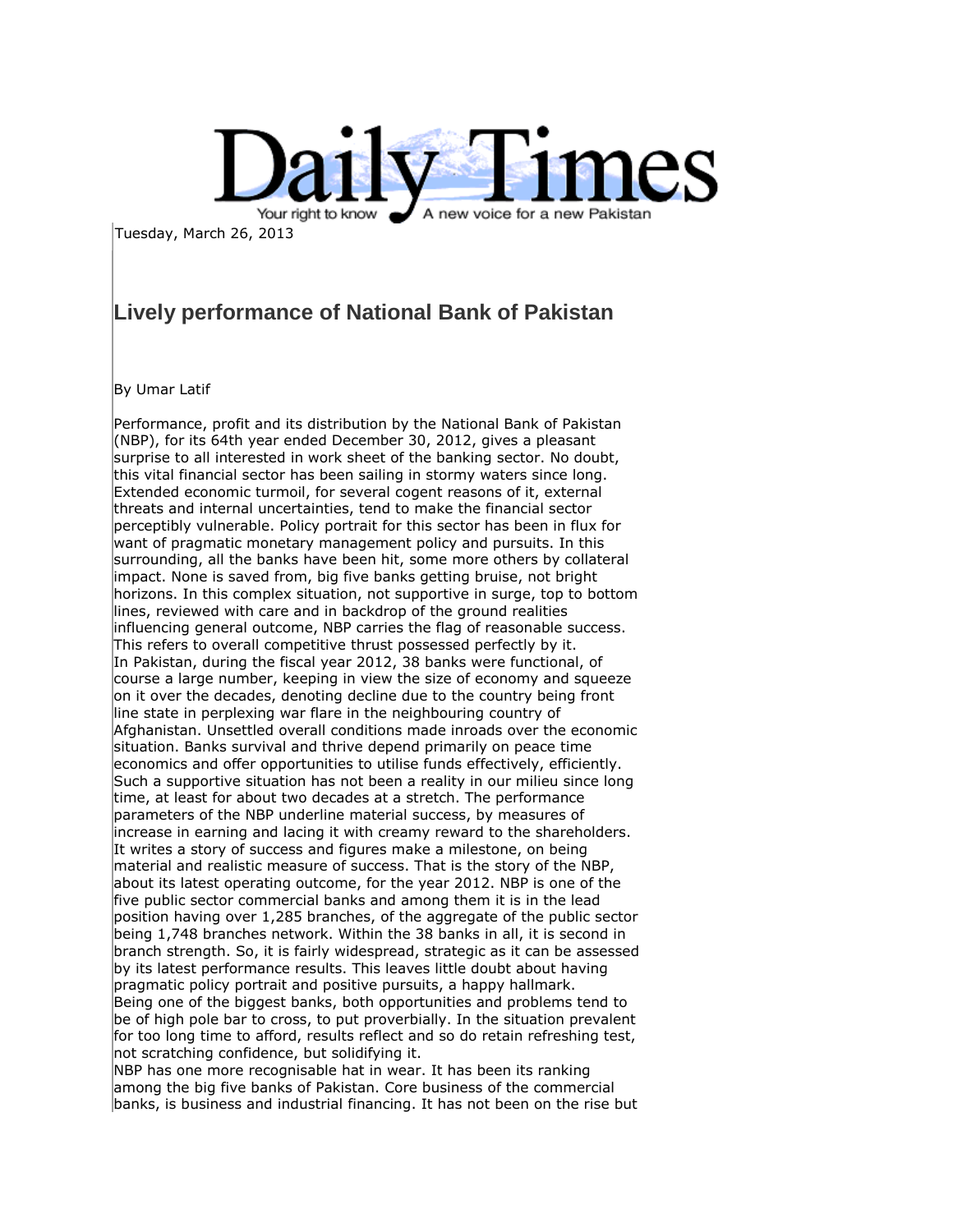back foot. This has been evident from nominal six percent sparks to Rs 88.30 billion. In comparison with the year 2011 rolling in profit was increased by 20 percent, the latest year presented an overall retreat. However, pretax profit of the leading group of five banks increased by a token of two percent. Lower the business load, lower was the stress of (making) provision on non-performing loans. This did absorb increase, a routine, in administrative expenses. This tends to be the compelling factor for the banks, like any other business, to strive for absorbing increasing this year or year stress and have more in kitty for the stake-holders, have and equitable and reasonable claims.

As many as 22 private sector banks, five fighting fit; seven foreign banks floating new schemes to attract borrowers for business increase, and four specialised banks have been a challenge, more so for the public sector banks, not usually preferred by micro and macro-economic activities more vividly and expanded too in the private sector to have clientage coordination with this sector. Alternatively, with constraint to concentrate on the public sector projects posed more problems. As major among them have been on sick list for long time and were simply swallowing good money in fresh lending, chasing the bad money. In this tight situation, working by the NBP, being the major source of lending to state enterprises, turnout to be a tough choice in time measure and in it to steer out of trouble is indeed a planned and poised portrait of dealing business as business. Of course, banks business, as its trait feature points out, is business and it seems to have been secured, as a well-groomed and quarded effort, in line of success achieved.

Of course, sailing in stormy surrounded situation and get to safe soil is a task Herculean. The NBP management during the course of the year, with pragmatic imagination, evolved and introduced two new schemes. The one has been to provide loans against collateral of gold and get the same on retirement of debt. This means to have access to funds and at the same time have own gold well secured, safe. Gold prices have in general been on rising scale and the interest rate has been reduced by 2.50 percent during the review year and about five percent in the past two years, it has become a good gain for borrowers against gold placement. This scheme seems to have given grand relief to the borrowers in need, at the same time NBP to utilise its funds in remarkable social service, while the business was on the backtrack in borrowings from the banks for its operations, being on decline due to hugely adverse economic, social and political conditions, continuously on desperate decline, giving diminishing returns for the business and so the banks.

Another interesting, imaginative scheme floated by the bank has been to provide public servants with facility to borrow against their salaries, in time of hardship. The NBP arranged security of its funds with the government by access to repayment as to schedule. This carried triple benefits, one the government relieved to arrange extra funding for temporary extra lending to its personnel in hardship but have a source to depend for timely support and have honor protected from seeking support from others, difficult to get it in grinding giving situation and the NBP utilising its surplus funds in social service with steady, secured return on it. Both the schemes have proved their worth in economic plus social good, a service to admire and the competitors to have envy of it. The end-result of it has been salutary in effect, for the government, the major stakeholder and the shareholders from the public, in the NBP as investment outlet. The bank has come out with lucrative cash dividend payment, at Rs 7 per Rs 10 per share, which works out hefty 70 percent, really rewarding. It is further laced with 15 percent stock dividend, in other words bonus shares. Its Rs 10 face value share being quoted in five multiple ensuring premium, the aggregate return becomes exceptionally good, more particularly in the fold of the public sector enterprise, in the